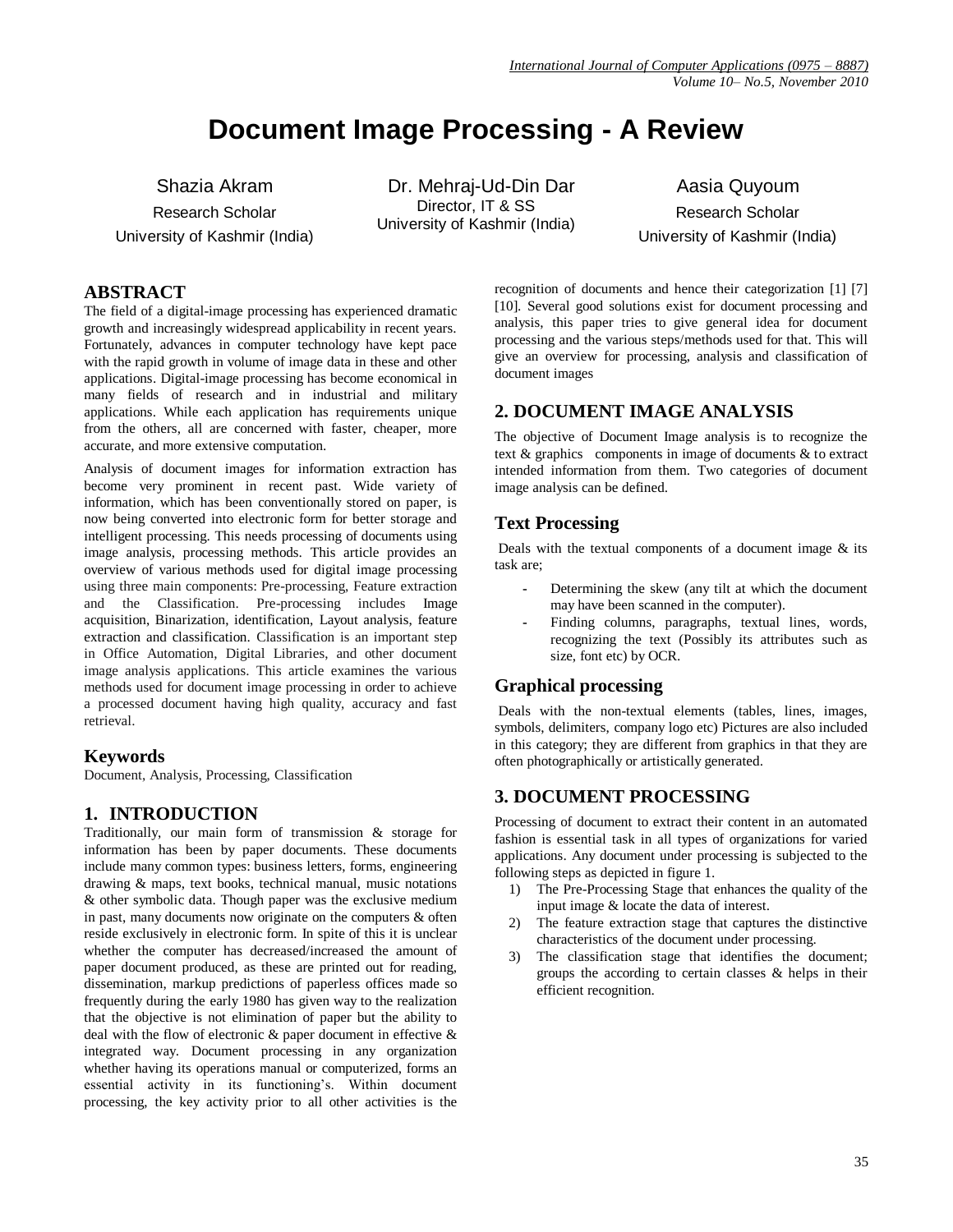



# **3.1 Pre-Processing**

(Also known as Pixel-level processing or low-level processing) is done on the captured image to prepare it for further analysis. Such processing includes: Thresholding to reduce a grayscale or color image to a binary image, reduction of noise to reduce extraneous data, segmentation to separate various components in the image, and, finally, thinning or boundary detection to enable easier subsequent detection of pertinent features and objects of interest.

# **3.2 Image Acquisition**

Acquire/obtain the image of document in color, gray level or binary format.

# **3.3 Binarization**

Converts the acquired image to binary format, the objective of binarization is to automatically choose a threshold that separates the foreground and background information**.** Selection of a good threshold is often a trial and error process (see figure 2).A grey level of 128 is set as threshold. This becomes particularly difficult in cases where the contrast between text pixels and background is low (for example, text printed on a gray background).



**"Figure2" Image binarization (a) Histogram of original grayscale image. Horizontal axis shows markings for threshold values of images below. The lower peak is for the white background pixels, and the upper peak is for the black foreground pixels. Image binarized with: (b) too low a threshold value, (c) a good threshold value**



**"Figure2" (d) too high a threshold value**

### **3.4 Noise reduction**

The data extraction procedure often requires binarizing the images, which discard most of the noise & replace the pixel in the image, character & the pixel in the background with binary 0 & 1 respectively. After binarization, document images are usually filtered to reduce noise. For documents, more specific filters can be designed t take advantage of the known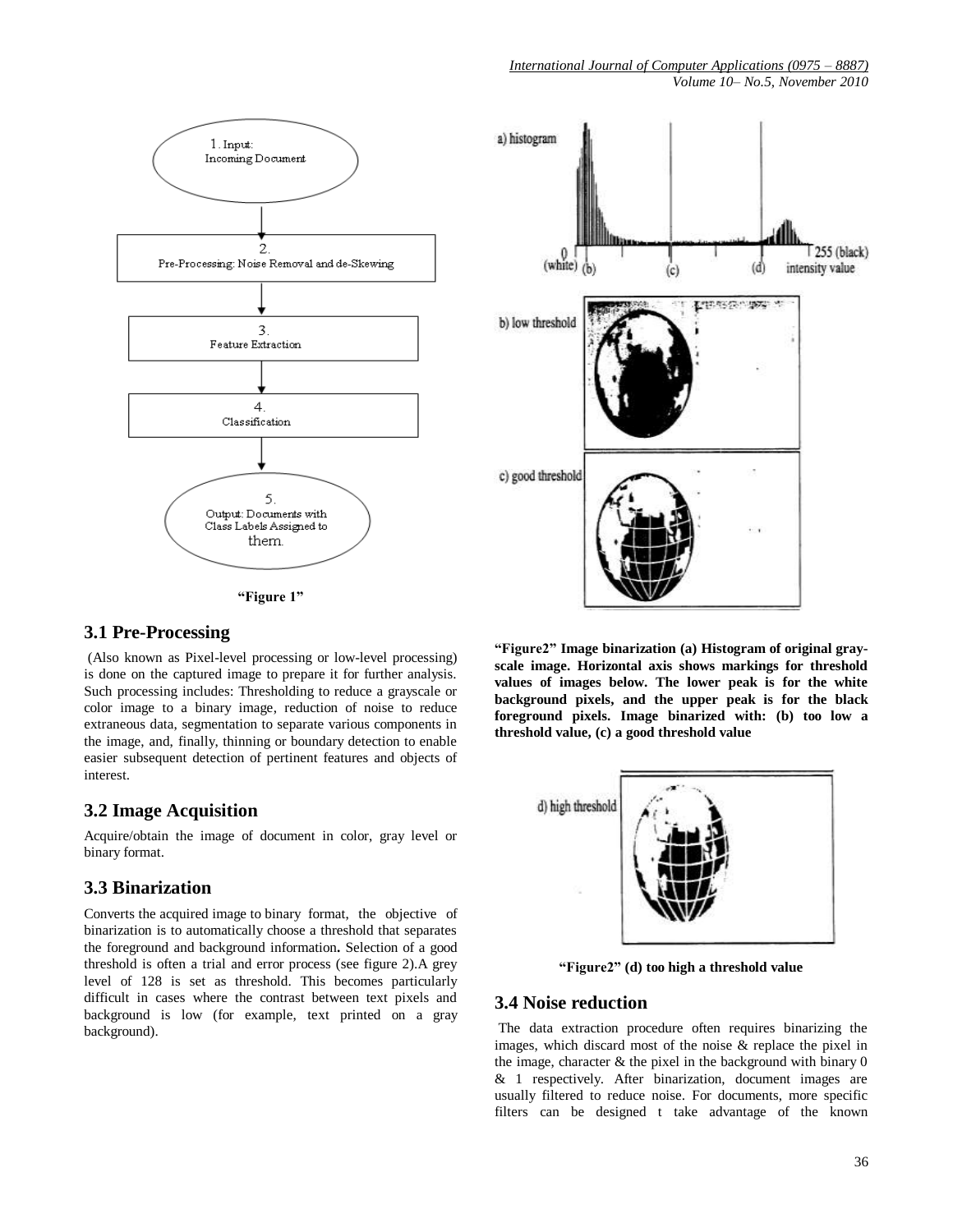characteristics of the text and graph components. A document to be scanned can itself be contaminated with dust or spots etc which constitute noise. Scanning itself can introduce some amount of noise. Noise is also due to the degeneration, ageing, photocopying or during data capture. In order to make it suitable for further processing, a scanned document image is to be freed from any existing noise. This can be achieved by a method known as image enhancement-this means improvement of the image being viewed by the machine or human. It includes contrast adjustment, noise suppression & many others. Smoothing operations in document images are used for blurring and for noise reduction. Blurring is used in preprocessing steps such as removal of small details from an image. In binary (black and white) document images, smoothing operations are used to reduce the noise or to straighten the edges of the characters, for example, to fill the small gaps or to remove the small bumps in the edges (contours) of the characters. Smoothing and noise removal can be done by filtering. Filtering is a neighborhood operation, in which the value of any given pixel in the output image is determined by applying some algorithm to the values of the pixels in the neighborhood of the corresponding input pixel. Various methods are applied to reduce noise. The most important reason to reduce noise is to obtain easy way of recognition of documents.

# **3.5 Skew Detection and Correction (De-Skewing)**

Deviation of the baseline of the text from horizontal direction is called skew. This is result of improper paper feeding into the scanner. During the document scanning process, the whole document or a portion of it can be fed through the loose-leaf page scanner. Some pages may not be fed straight into the scanner, however, causing skewing of the bitmapped images of these pages. So, document skew often occurs during document scanning or copying. This effect visually appears as a slope of the text lines with respect to the *x*-axis, and it mainly concerns the orientation of the text lines; some examples of document skew are as follows in Figure 3;



**"Figure 3"(a) A skewed handwritten word**



**"Figure 3"(b) skew corrected handwritten word in (a)**



**"Figure 3"(d) skew corrected image in (c)**

(d)

tes. The mission

haviour while the

controller when

Therefore skew detection is one of the primary tasks to be solved in document image analysis system, & it is necessary for analyzing a document before further processing. The document, if not placed properly on the scan surface, can introduce skew in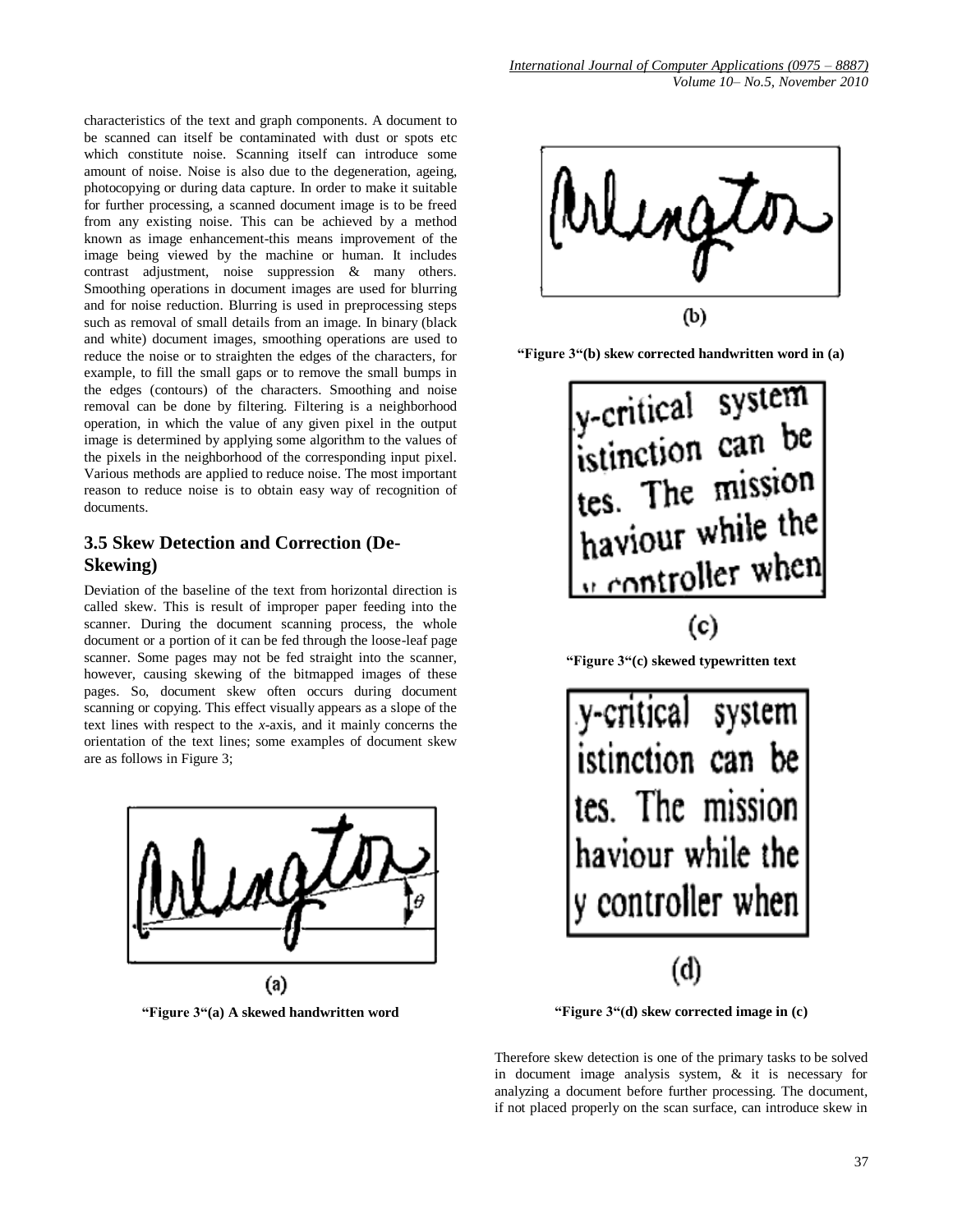the resultant document image. Therefore, the document image may also need de-skewing.

After skew detection, the image is usually rotated to zero skew angles, and then layout analysis is performed. Structural layout analysis (also called physical and geometric layout analysis

in the literature) is performed to obtain a physical segmentation of groups of document components. Depending on the document format, segmentation can be performed to isolate words, text lines, and structural blocks (groups of text lines such as separated paragraphs or table of contents entries). Functional layout analysis (also called syntactic and logical layout analysis in the literature) uses domain-dependent information consisting of layout rules of a particular page to perform labeling of the structural blocks giving some indication of the function of the block. (This functional labeling may also entail splitting or merging of structural blocks.) An example of the result of functional labeling for the first page of a technical article would indicate the title, author block, abstract, keywords, paragraphs of the text body, etc. Figure 4 a, b, c shows an example for the results of structural analysis and functional labeling on a document image [4].

Figure 4 shows the original document page is shown with results from structural and functional layout analysis. The structural layout results show blocks that are segmented on the basis of spacing in the original. The labeling in the functional layout results is made with the knowledge of the formatting rules of the particular journal.

### **3.6 Feature Extraction**

Feature extraction involves the extracting the meaningful information from the document image. So that it reduces the storage required. The features that are extracted from whole image are known as the global features & the features that are extracted from blocks identified during segmentation or from subdivision (sub sectioning) of the document are known s local features. They can be divided into several categories: textural, geometric, component, structural and content based [15].The extractions of global and local features provide input to classification algorithm/techniques. One of the most important advantages of feature extraction is that; it significantly reduces the information (compared to original image) to represent an image for understanding the context of that image. Simple feature extraction methods, like calculating the difference between the minimum and maximum coordinates of the document image and the shape of the document obtained by comparison of breadth and length of the document image are of prime importance to acquire information regarding the document under process.

# **IMPROVING SOFTWARE RELIABILITY USING** SOFTWARE ENGINEERING APPROACH: A REVIEW

AASIA OUYOUM Research Scholar University of Kashnir (India)

aasia27@gmail.com

Dr. Mehrai-Ud-Din Dar Director, IT & SS University of Kashmir (India)

Dr. S. M. K. Ouadri Director Computer Sciences University of Kashnin (India)

#### **ARSTRACT**

Software Reliability is an innoctant facet of software quality. Software reliability is the probability of the failure free operation of a memputer program for a specified period of time in a specified approvement. Software Reliability is dynamic and stockastic. It differs from the hardware reliability in that it reflects design. perfection, rather than manufacturing perfection. This article provides an overview of Software Reliability which can be categorized into: modeling, measurement and improvement, and thex examines different modeling technique and metrics for software reliability, however, there is no single model that is usiversal to all the situations. The article will also provide an overnes of innoving software seliability and then movides<br>various ways to improve software reliability in the life cycle of software development.

### Keywords

Reliability, Modeling, Streaktion, Software, Engineering,

#### 1. INTRODUCTION

With the advent in the computer era, computes are playing very important sole in our daily lives. Dish washers, TV's, Microwave Overs, AC's are having their analog and mechanical parts replaced by digital devices, CPU's and suffrage's. Increasing competition and high development costs have intensified the presure to quartify software quality and to measure and control the level of quality delivered. These are various sufferere quality factors as defined by MC Call and 130 9126 standard, however, Software Reliability is the rend important and rend measurable aged of software quality. This paper tries to give general idea for suffware reliability and the metrics and models used for that. This will also focus on using software engineering principles in the software development and maintenance so that reliability of Randomness means that the failure can't be predicted accurately The sankorness of the falure occurrence is necessary for selishility modeling. In [MIOS7], it is suggested that selishility modeling should be applied to systems larger than 5000 LOC.

#### 3. RELIABILITY PROCESS

The reliability process in generic terms is a model of the reliability-oriented aspects of suftware development, operations and maintenance. The set of life cycle activities and artifacts, together with their attributes and internelationships that are related to reliability comprise the reliability process. The artifacts of the software life cycle include documents, reports, mantals, plans, code configuration data and test data. Software reliability is dynamic and stochastic. In a new or upgraded product, it begins a a low figure with respect to its new intended usage and ultimately reaches a figure near unity in maturity. The exact value of product reliability however is never precisely known at any point in its lifetime

#### 4. SOFTWARE RELIABILITY CURVE

Software entoys have caused human fatalities. The cause has ranged from poorly designed user interface to direct programming enon. Software will not change over time unless interhalis charged or upgraded. Software does not met, age, wear-out, or deform. Unlike mechanical parts, software will stay as is unless there are problems in design or in hardware. Software failures may be due to errors, ambiguities, oversights or mixinterpretation of the specification that the software is supposed to satisfy, caselermers or intempelence in writing code, inadequate testing, ismmed or unemeded usage of software or other unforces problems [Keller91].

Over time, hadware exhibits the failure characteristics as shown is Figure 1 Known as baffitch curve.

### Original Document Page

#### **"Figure 4 a"**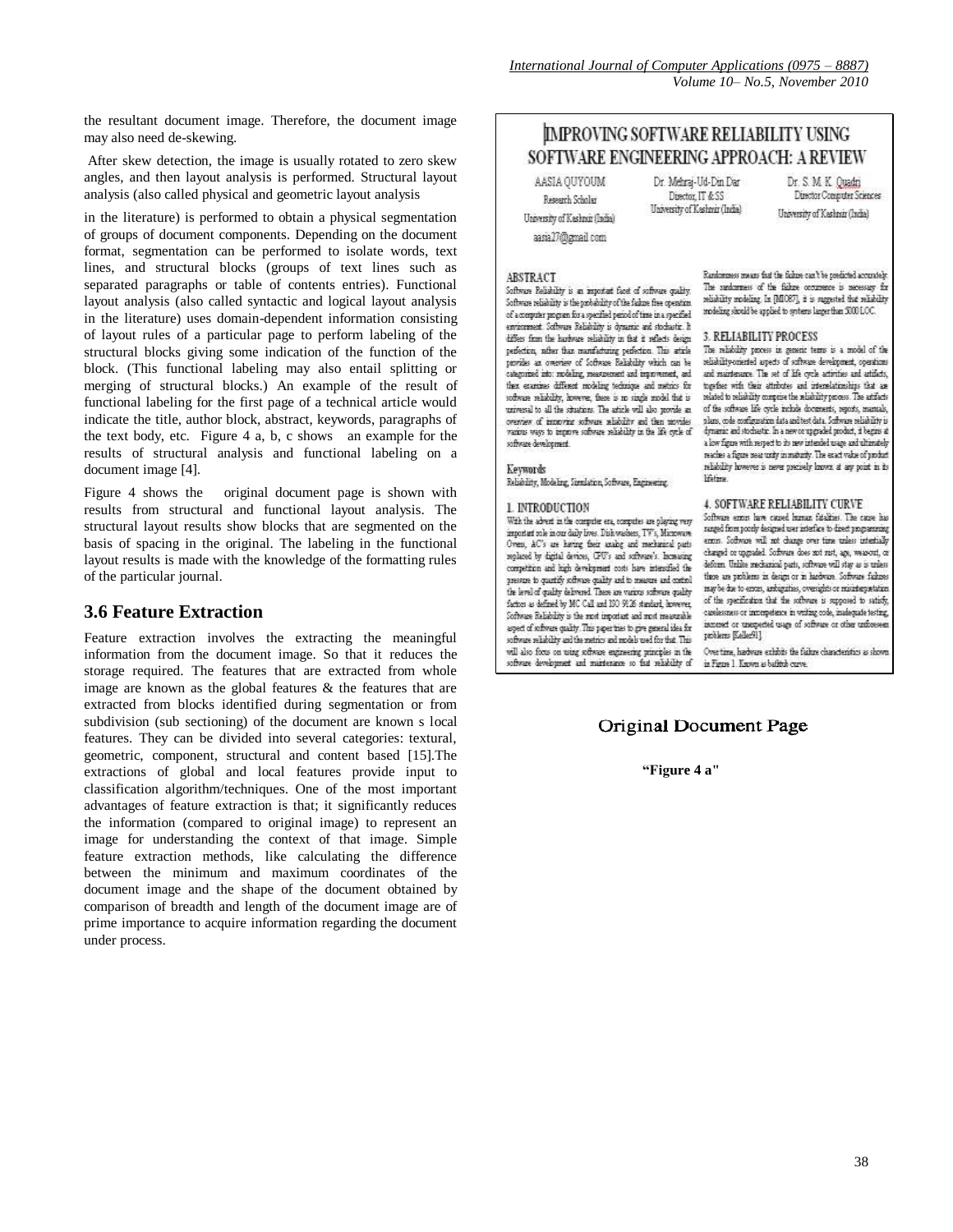

# Structural Layout

**"Figure 4 b"**



**"Figure 4 c"**

# **3.7 Classification**

Image classification is a complex process and may be affected by many factors. The classification of document being processed is required for their efficient recognization as it reduces number of searches, easy recognization of document and also reduces the chance of error at different stages during processing. A classifier associates the document with class; labeling an observed document image according to the class, region in to which it falls. The classification stage identifies each input document image by considering the detected features like spatial arrangements with respect to one another, layout of document, size of the document, color of the paper, texture. The categorization (Indexing) of images greatly enhance the performance of document by filtering out the relevant document and the class to which it belongs. Classification of main document is done first followed by the sub-sections. A class prototype is stored in knowledge base .the incoming document is assigned to one of the classes, depending on the value of measure of nearness with the class prototype. This value is obtained by comparison of document under study and the class prototype. The document is assigned to the class with which highest value of the measurement is obtained.

# *Document classification use*

Document classification is an important task in document Processing.

• Document classification allows the automatic distribution or archiving of documents. For example, after classification of business letters according to sender and message type (such as order, offer, or inquiry), the letters are sent to the appropriate departments for processing.

• Document classification improves indexing efficiency in Digital Library construction. For example, classification

of documents into table of contents page or title page can narrow the set of pages from which to extract specific meta-data, such as the title or table of contents of a book .

• Document classification plays an important role in document image retrieval. For example, consider a document image database containing a large heterogeneous Collection of document images. Users have many retrieval demands, such as retrieval of papers from one specific journal, or retrieval of document pages containing tables or graphics. Classification of documents based on visual similarity helps narrow the search and improves retrieval efficiency and accuracy.

• Document classification facilitates higher-level document analysis. Due to the complexity of document understanding, most high-level document analysis systems rely on domain-dependent knowledge to obtain high accuracy. Many available information extraction systems are specially designed for a specific type of document, such as forms processing or postal address processing, to achieve high speed and performance. To process a broad range of documents, it is necessary to classify the documents first, so that a suitable document analysis system for each Specific document type can be adopted.